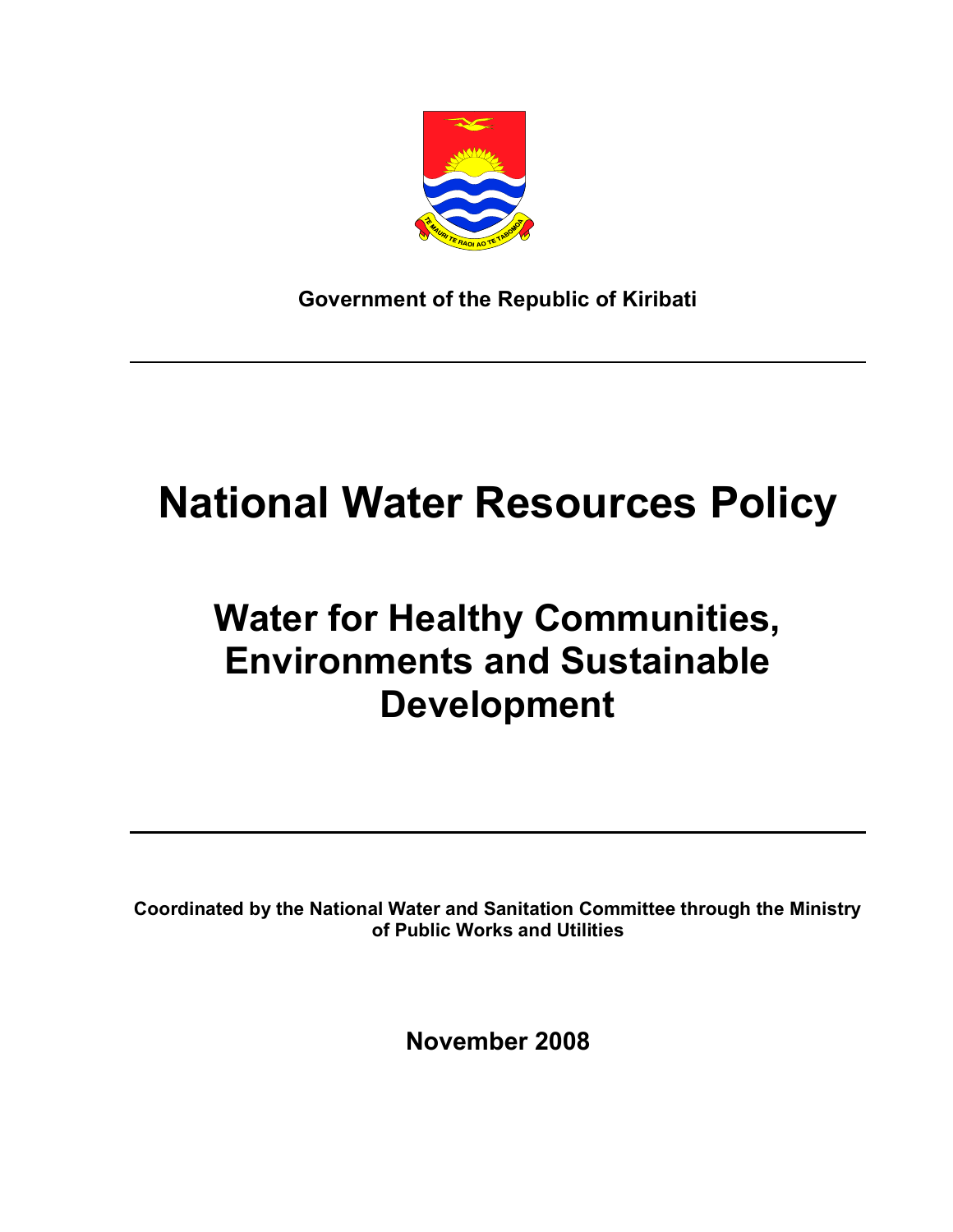

## **Government of the Republic of Kiribati**

## **National Water Resources Policy**

**Water for Healthy Communities, Environments and Sustainable Development**

### **1. Title of the Policy**

National Water Resources Policy (NWRP)

#### **2. Purpose and Consistency of the Policy**

The NWRP provides a framework for leadership and coordinated action in the supply of safe, adequate and financially, technically and environmentally sustainable water services to rural, outer island and urban communities in Kiribati and for the protection, conservation, sustainable use and efficient management of Kiribati's water resources. It is directed at improving the welfare and livelihood of I-Kiribati and represents the vision of the Government of Kiribati (GoK) for the water sector.

Freshwater supplies are critically dependent on climate and are impacted, sometimes severely, by climate variability and climate change. The NWRP builds on the Policy on Adaptation to Climate Change announced by the GoK in 2005 and recognises that water and sanitation are intimately linked. This policy concentrates on freshwater resources and their protection and foreshadows the development of complementary national sanitation policy. Implementation of the NWRP is addressed in the accompanying National Water Resources Implementation Plan (NWRIP).

The NWRP is consistent with: the National Development Strategies (NDS) of 1996- 1999, 2000-2003, 2004-2007, and the Kiribati Development Plan (KDP) 2008-11; the Draft National Water Plan initiated by the United Nations Department of Technical Cooperation for Development in 1992 and updated by the Water Engineering Unit of the Ministry of Works and Utilities in 2000; the Cabinet decision in 2004 to make outer island water supplies sustainable; and a major commitment on improved freshwater and sanitation by Te Beretitenti, His Excellency Anote Tong, in December 2007 at the inaugural Asia Pacific Water Summit, in Beppu, Japan. It complements the Public Utilities Ordinance, particularly in the protection of groundwater reserves. It has special relevance to the GoK's plan to develop Growth Centres on atolls beyond Tarawa.

The policy has incorporated community priorities expressed during the 2002 Kiribati National Consultation on Sustainable Water Management, which were reinforced in the extensive Gilbert Group consultations for the National Adaptation Program of Action, Kiribati Adaptation Project Phase I (KAP I) in 2003. In the latter, island communities identified water and sanitation issues in seven out of the top ten adaptation strategies, clearly reflecting the high priority and community concerns over freshwater supplies. The widespread public concerns over freshwater are also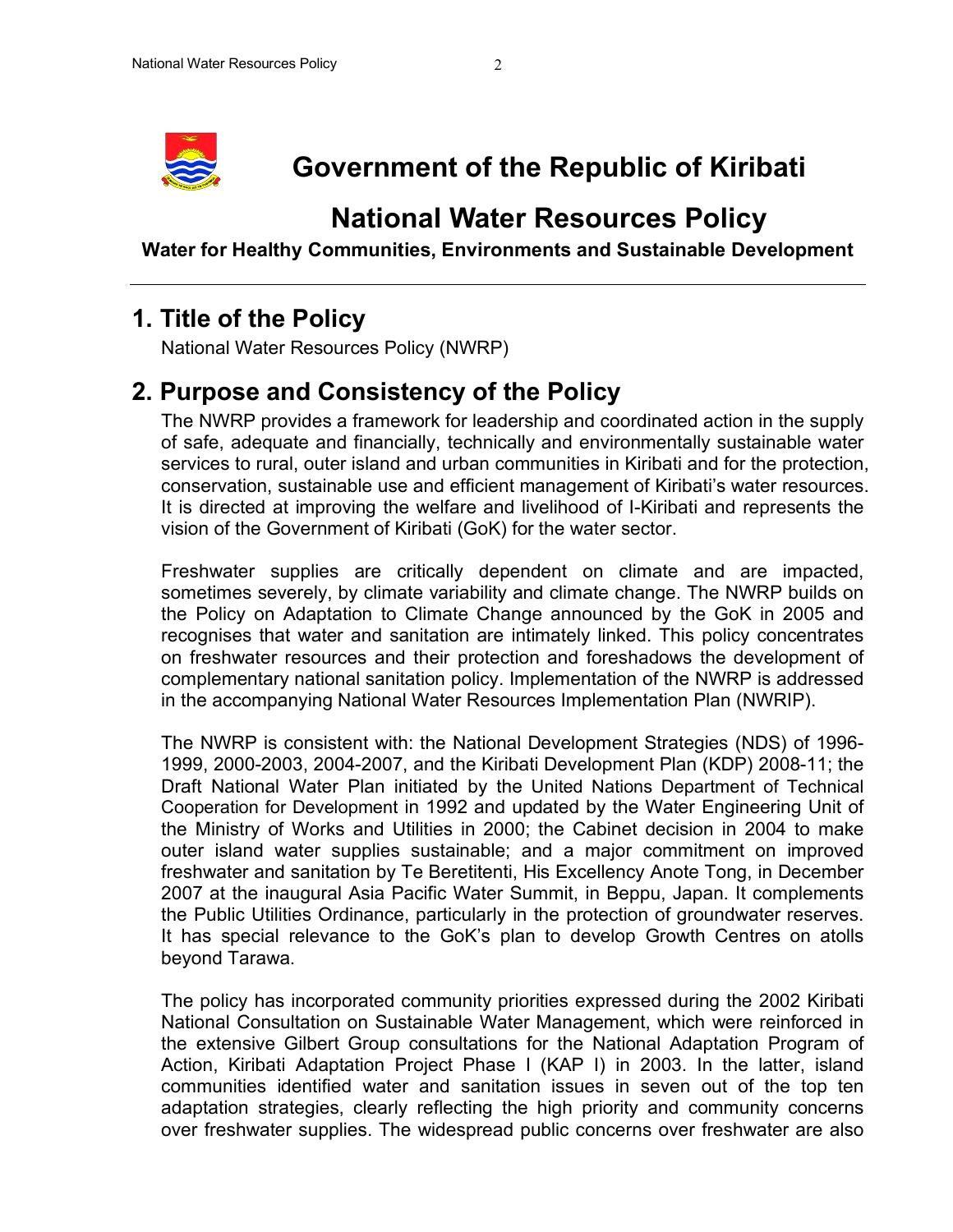reflected in the Kiribati Development Plan 2008-11. This policy and its accompanying Implementation Plan are a response to these public concerns and provide strategies for securing a better future for all I-Kiribati.

The NWRP is also consistent with regional and international initiatives such as the Kiribati-endorsed Message from Beppu announced at the conclusion of the inaugural Asia Pacific Water Summit in Japan in late 2007; with the Kiribati-sanctioned Ministerial Declaration on the 2003 Pacific Regional Action Plan on Sustainable Water Management; and with the United Nations' Millennium Declaration in 2000, "*to halve by the year 2015 the proportion of the world's population who are unable to reach or afford safe drinking water" and "to stop the unsustainable exploitation of water resources*" as well as the target of the World Summit on Sustainable Development in Johannesburg in 2002 of "*halving the proportion of people who do not have access to basic sanitation by 2015*". These goals and the sustainable management of water and energy have also been fully endorsed by the European Community.

#### **3. Background to this Policy**

I-Kiribati have always recognised that freshwater is a precious and finite resource. Droughts are common and freshwater is often scarce so water resources had to be protected and used carefully. In the past, water supply was, and in some outer islands still is, the responsibility of the *kaianga*. In recent times, especially in urban areas, population pressure due to inward migration and natural population growth has contaminated local groundwater sources, causing an increase in water-borne diseases and forcing households to rely on water delivered from governmentmanaged water supply schemes pumped from distant, safer groundwater sources.

The growing impacts of human settlements and those of climate variability and change on freshwater resources and the linkage between development, poverty alleviation and water availability require a commitment by the community and continued determination and leadership by the national government to protect and use wisely the nation's scarce water resources.

Water supply issues in the Republic of Kiribati are amongst the most complex in the world. They involve very vulnerable, limited and scattered water resources used by more than 160 villages and two densely populated and growing urban areas. These are spread over 21 inhabited atolls or small islands, which span over 3 million square kilometres of the central western Pacific. Water resource issues affect the entire population and span the responsibilities of many Ministries. They require an integrated and coordinated whole-of-government approach that engages communities, clearly specifies responsibilities and accountabilities and encourages and directs actions from the village through island to the national level.

This policy and its accompanying implementation plan build on international and regional imperatives, previous government policies, decisions, ministerial and presidential statements, and incorporate aspects of national development strategies and plans. It is based on extensive community consultations carried out during KAPI and has involved critical inputs from ministries with responsibilities in the water sector and from non-government organisations and businesses.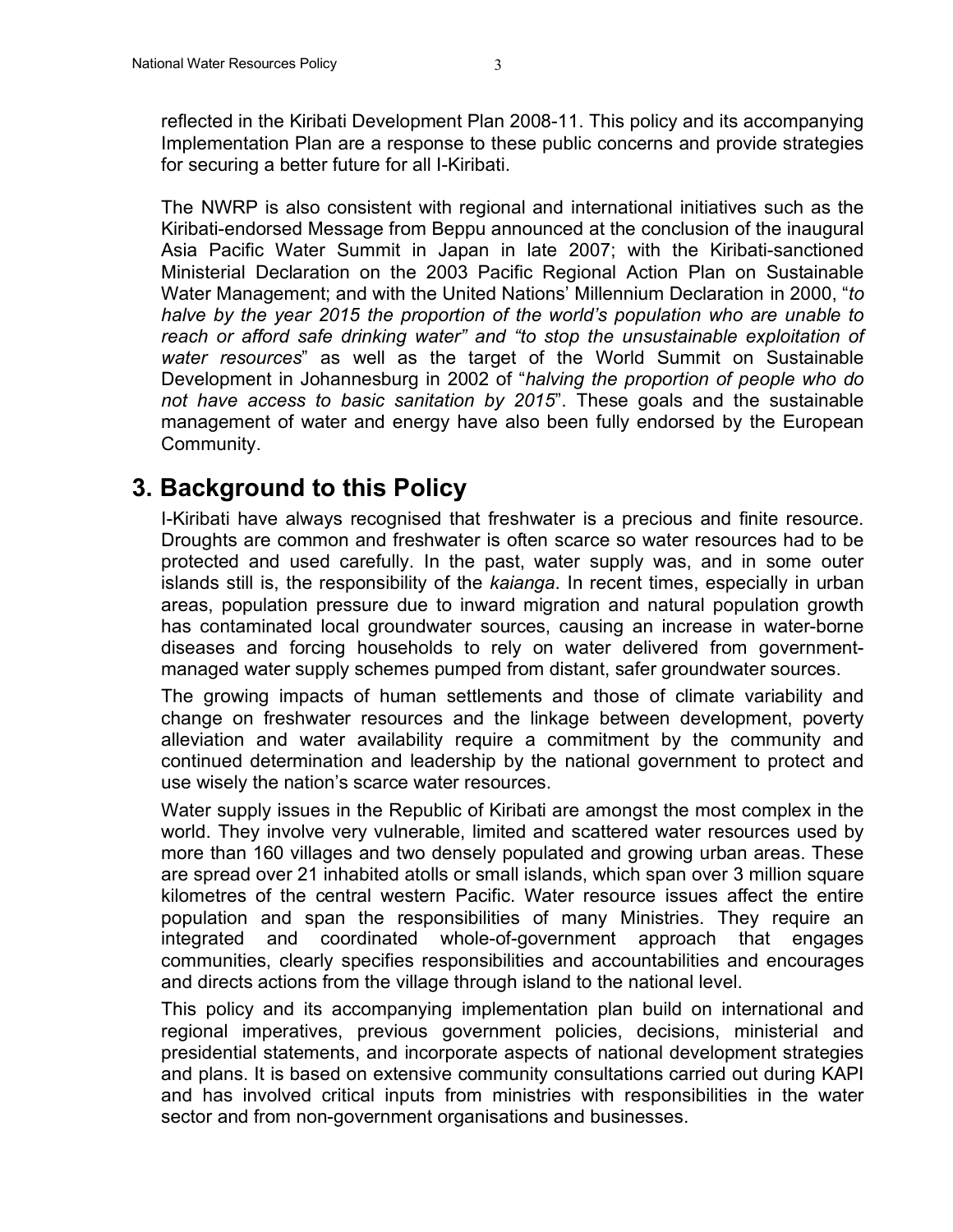In a statement to the Maneaba ni Maungatabu, on the opening of its fifth session on 31 October 1994, Te Beretitenti of the Republic presented an outline of the Government policy on all areas of its responsibility. Those policies that had direct or indirect implications for the water sector of Kiribati were:

- Strong emphasis is placed on the improvement of living standard of an I-Kiribati.
- Resources and efforts will be directed towards developing subsistence and employment opportunities, and improving living conditions.
- Efforts to reduce population growth will continue.
- The resettlement programme will continue to be developed, new sources of livelihood explored, and basic essential services ensured and expanded.
- Efforts to promote Kiritimati Island as a focus of development will continue.

The *Draft National Water Plan*, developed in 1992 and updated in 2000 by the Water Engineering Unit of the then Ministry of Works and Energy, identified the need for national policy guidelines in order to develop priorities and to coordinate the water sector. The Kiribati National Consultation on Sustainable Water Management, conducted as a lead up to the Pacific Regional Consultation on Water in Small Island Countries in 2002, clearly identified the continuing need for adequate supplies of safe drinking water and for better coordination of the water sector.

Consultations throughout the Gilbert Group conducted for the National Adaptation Program of Action, Kiribati Adaptation Project Phase I identified seven water and sanitation - related priority strategies in the top ten priorities:

- Water pumps/pipes to get water from good sources to settlements and homes
- Protect water wells
- Assess and locate available water on the islands
- Water conservation at home (including awareness raising)
- Improve sanitation, construct toilets
- Water conservation in piping systems
- Install rainwater tanks

.

These strategies fall into three broad categories: make use of a variety of water sources; protect freshwater sources particularly from human and animal wastes; and conservation of water by the community, industry and government agencies. There is a clear need for education and awareness raising in these strategies.

The Sigatoka 2003 Ministerial Declaration of the *Pacific Action Plan on Sustainable Water Management*, endorsed by all Pacific Island Nations Heads of State during the Pacific Island Leaders meeting in Auckland in 2003, and presented at the 3<sup>rd</sup>WWF, called for the development of national instruments including broadly-based national visions, policies, plans, legislation and capable organisations and empowerment of communities appropriate to each island country. It recognised that both behavioural change and long term collaboration were essential for improvement.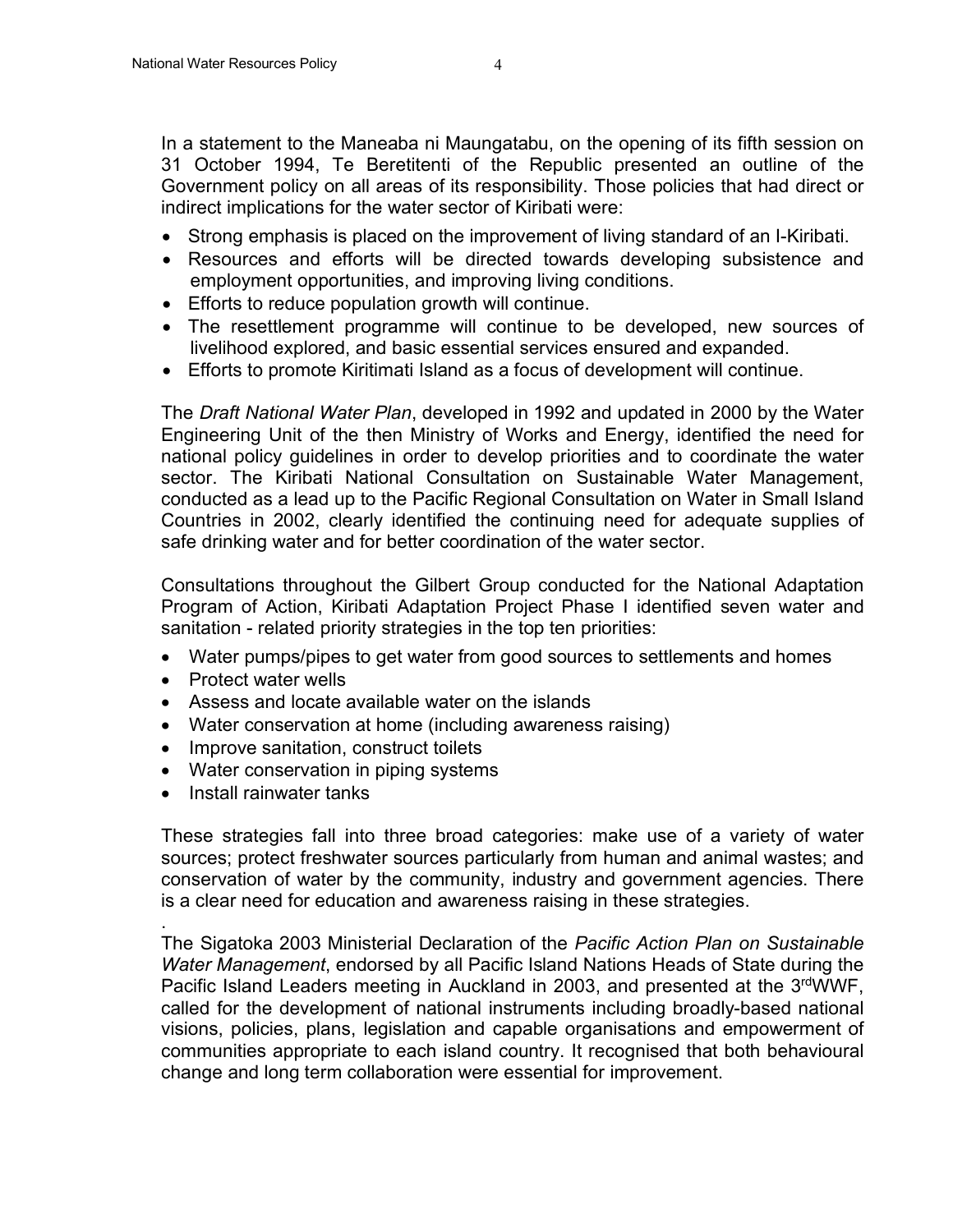The Asian Development Bank Technical Assistance Project, *Promotion of Effective Water Management Policies and Practices* in 2004 developed a 20 year Kiribati Water Sector Road Map that set out strategies and a long-term action programme. It proposed the development of national policies and procedures for the improvement of operation of the water sector as a key initial 12-month task.

The National Development Strategy 2003-2007 and the Kiribati Development Plan 2008-11 contain some policies and goals of direct relevance to the water sector. These include:

- Raise the quality of life by improving supply and quality of water.
- Ensure sustainable use of water resources,
- Promote community participation for better use of water resources,
- Provide sound infrastructure and services at reasonable costs,
- Rehabilitate and expand existing water supply systems,
- Improve collection, storage, treatment and distribution of water,
- Rehabilitate the sewerage and sanitation system and improve its operation and management,
- Improve maintenance standards for government assets, and
- Ensure that all future construction projects comply with the Environment Act.

The Cabinet decision in 2004 to make outer island water supply systems sustainable provides a clear policy direction that needs to be imbedded in a broader national water policy framework.

At the inaugural Asia Pacific Water Summit, in Beppu, Japan, in December 2007, Te Beretitenti, His Excellency Anote Tong, reaffirmed his government's determination to protect, conserve and use water resources wisely and adopted "*Water for Healthy Communities, Environments and Sustainable Development*" as the theme for incorporation into national water policy.

The Kiribati Development Plan 2008-11 echoes previous concerns over the quality and quantity of freshwater available to island communities and highlights the need for strategic action in this sector. The development of National Water Policy and its Implementation Plan is a keystone Technical Assistance Activity in the 2005 Water Component of the Global Environment Fund *Kiribati Adaptation Program, Phase II*  (KAPII) endorsed by the Government.

#### **4. Formulation of Policy**

This policy has grown from widespread public concerns over freshwater voiced during spread public consultations conducted during the National Adaptation Program of Action, Kiribati Adaptation Project Phase I (KAP I). Draft policy was initiated under the EU Pacific Water Governance Project, coordinated by SOPAC. It was developed under KAPII Water Component Project 3.1.1 by the National Water and Sanitation Coordination Committee under the chair of the Ministry of Public Works and Utilities and drafted by Professor Ian White, Australian National University. There has been broad consultation on draft versions of this policy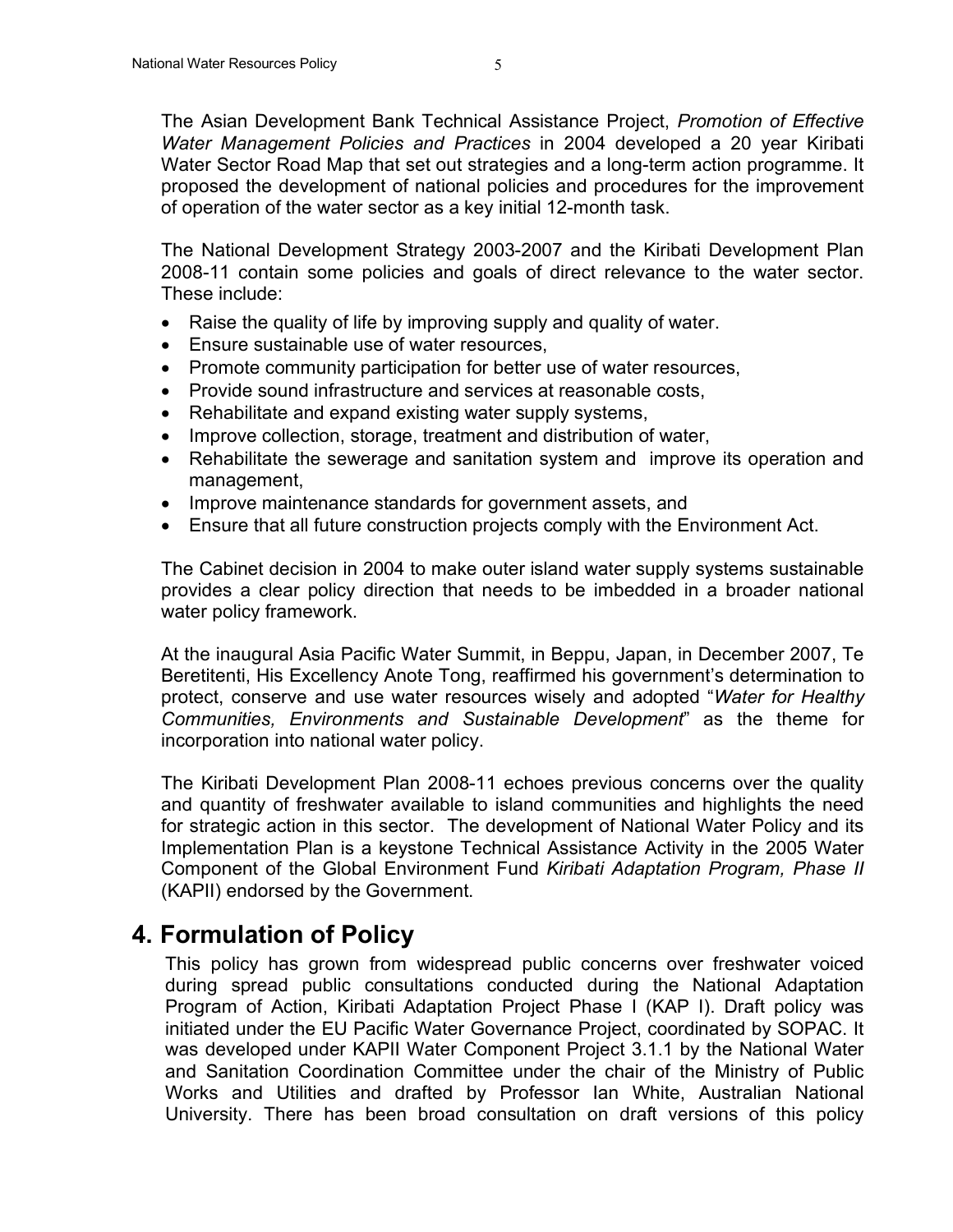amongst, key ministries, stakeholders and with the community and Workshops with peak committees. All Government Agencies with responsibilities in the water and sanitation sector were involved through the National Water and Sanitation Committee and the National Adaptation Steering Committee in its drafting. The water and sanitation service providers, the Public Utilities Board in South Tarawa, the Water Engineering Unit of MPWU and the Ministry of Health and Medical Services, the Rural Planning Unit, Ministry of Internal and Social Affairs and the Public Works Department of the MLPID for Kiritimati have all contributed to the development of the NWRP. Non-government organisations and Councils, the Churches and businesses have been given opportunities to comment and many have suggested improvements. Implementation of this policy is addressed in the accompanying National Water Resources Implementation Plan.

Implementation of this Policy, including roles and responsibilities is addressed in the accompanying *National Water Resources Implementation Plan.* A companion document *Background to the National Water Resources Policy and Plan* provides background information that led to the development of this policy.

#### **5. Justification for this Policy Initiative**

Freshwater is essential for life and for the survival and well-being of all nations. In Kiribati, it is a **vital, strategic national resource** on which island communities and their economic growth are founded, and whose security of supply and quality needs to be assured. In most islands, the quantity of **freshwater is limited**, **demand is increasing** and the **quality of water is especially vulnerable**. As a result, waterborne diseases are common, particularly among susceptible population groups like old people and children under five. The difficult challenges faced in the water sector span the responsibilities of a number of Ministries and local authorities. There are critical issues that need to be addressed through an enlightened and coordinated approach led by the Government using a whole-of-government approach and engaging the entire community particularly at the village and island level.

#### **6. Priority Issues Addressed by this Policy**

Issues to be urgently addressed include:

- 1. The high rate of preventable deaths and illnesses due to water-borne diseases;
- 2. Contamination of fresh groundwater sources by human settlements and sanitation;
- 3. Impacts of climate variability and change on the availability of fresh water;
- 4. Difficulties in protecting, conserving and managing freshwater sources;
- 5. Growth in demand for water especially in urban areas;
- 6. Inequities in provision of services to schools, hospitals, clinics, rural, outer island and urban communities;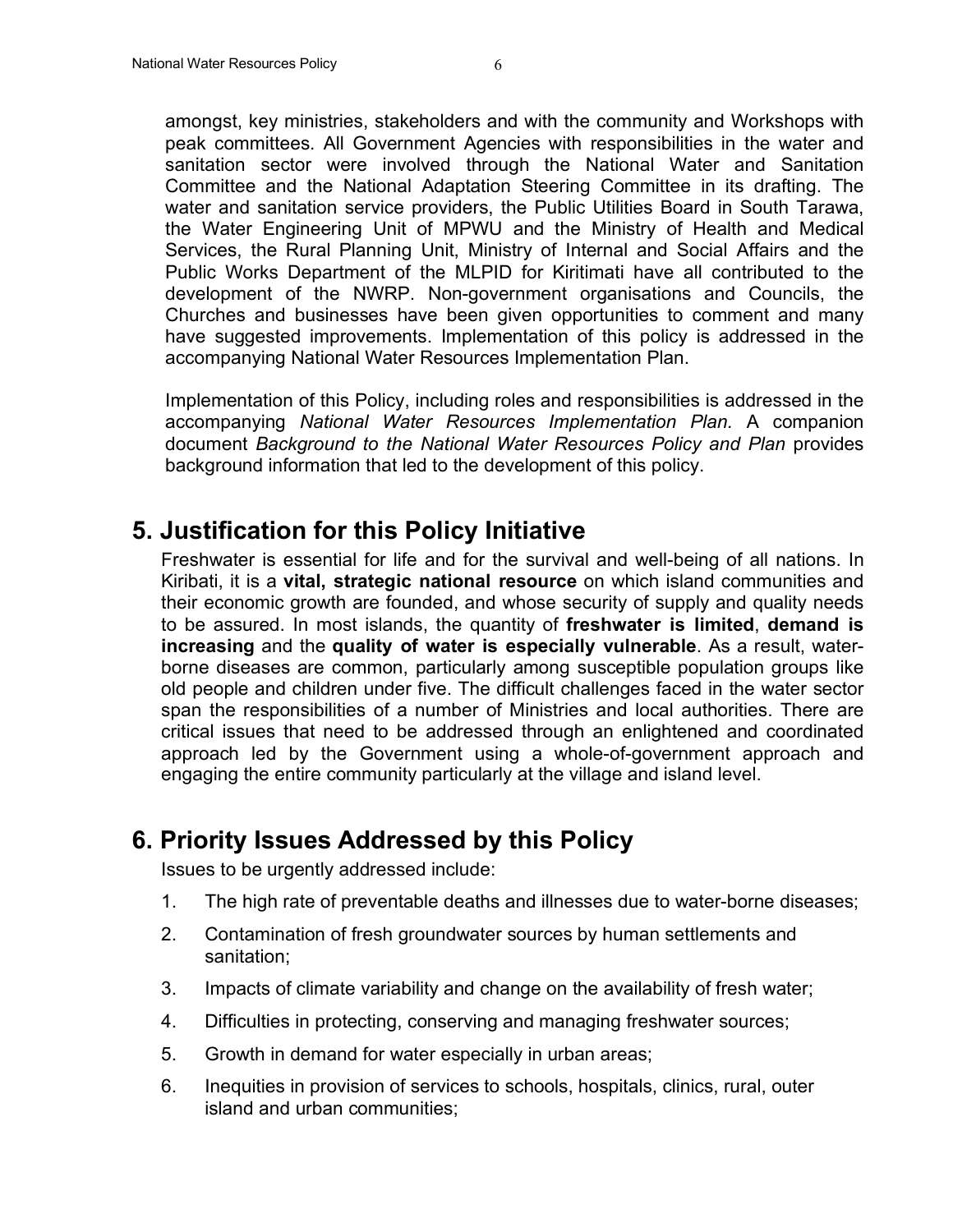- 7. Limited collection and use of rainwater;
- 8. Large unaccounted for losses and leakages in water reticulation systems;
- 9. Financially and hydrologically unsustainable water supply systems;
- 10. Constraints on development due to limited water supplies;
- 11. Inadequate knowledge and monitoring of the nation's freshwater resources;
- 12. Decrease in the number of trained water specialists and technicians;
- 13. Limited community participation in freshwater management and conservation;
- 14. Limited community understanding of responsible water use and protection; and
- 15. A need for enhanced water education in schools.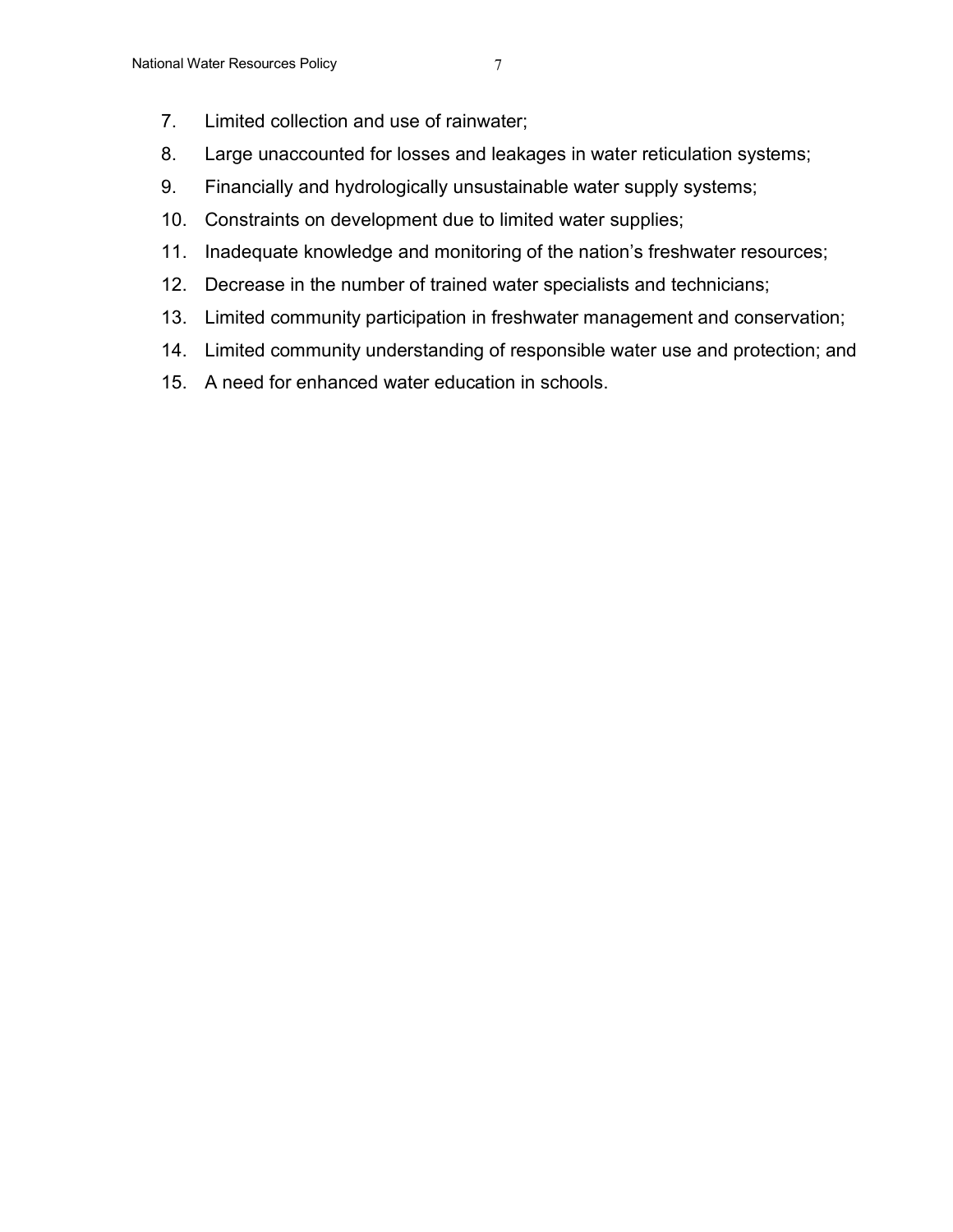## **7. Statement of Policy**

#### **7.1 Policy Goals**

- *1. Provide safe, socially equitable, financially, technically and environmentally sustainable water supplies to enhance the welfare and livelihood of I-Kiribati.*
- *2. Protect and conserve freshwater sources for public water supplies.*
- *3. Deliver freshwater efficiently and effectively.*

The policy intent is that: firstly, as a matter of highest priority, safe freshwater will be supplied sustainably to satisfy basic human needs, then those of the environment and finally those required for development; secondly, there is a strong commitment to protect and conserve freshwater resources; and thirdly there is a determination that services are delivered well.

#### **7.2 Policy Objectives**

Beneath the three policy goals are seven specific policy objectives or actions.

| <b>Policy Goals</b>                                                                                                                                                                                                | <b>Policy Objectives</b>                                            | Comments                                                                                                                                                                                                                                                                                                                                                                                                                                                                                                                                                                                                                                                                                                                                                           |
|--------------------------------------------------------------------------------------------------------------------------------------------------------------------------------------------------------------------|---------------------------------------------------------------------|--------------------------------------------------------------------------------------------------------------------------------------------------------------------------------------------------------------------------------------------------------------------------------------------------------------------------------------------------------------------------------------------------------------------------------------------------------------------------------------------------------------------------------------------------------------------------------------------------------------------------------------------------------------------------------------------------------------------------------------------------------------------|
| 1. Provide safe,<br>socially<br>equitable,<br>financially,<br>technically and<br>environmentally<br>sustainable<br>water supplies to<br>enhance the<br>welfare and<br>livelihood of<br>communities in<br>Kiribati. | 1.1<br>Increase access<br>reliable<br>to safe and<br>water supplies | The preventable illnesses and deaths due to<br>water-borne diseases are of great social and<br>economic costs to the nation. Key elements are<br>protection of water sources, supplying simple,<br>cost-effective methods for treating community<br>water supplies, better water supply for schools,<br>hospitals and clinics, priority islands with scarce<br>freshwater, improved and safe sanitation systems,<br>and increasing community understanding of water<br>quality, hygiene and protection and treatment of<br>water. Rainwater is an underused resource<br>despite existing building regulations. Increased<br>use of properly maintained, improved rainwater<br>collection systems can improve self-regulation of<br>demand and increase resilience. |
|                                                                                                                                                                                                                    | 1.2 Achieve<br>sustainable water<br>resource management             | Sustainable management and protection of<br>freshwater and associated land resources and<br>controlling demand are essential for addressing<br>declining quantity and quality of water resources,<br>developing environmentally responsible solutions<br>and for guaranteeing future opportunities.<br>Controlling leakage, reducing wastage,<br>encouraging water conservation, pumping<br>sustainably, and ensuring equitable allocation of<br>water are essential steps in sustainable water<br>management. A range of policy, regulatory and<br>economic instruments are available to manage<br>demand and allocation and to use water<br>efficiently.                                                                                                         |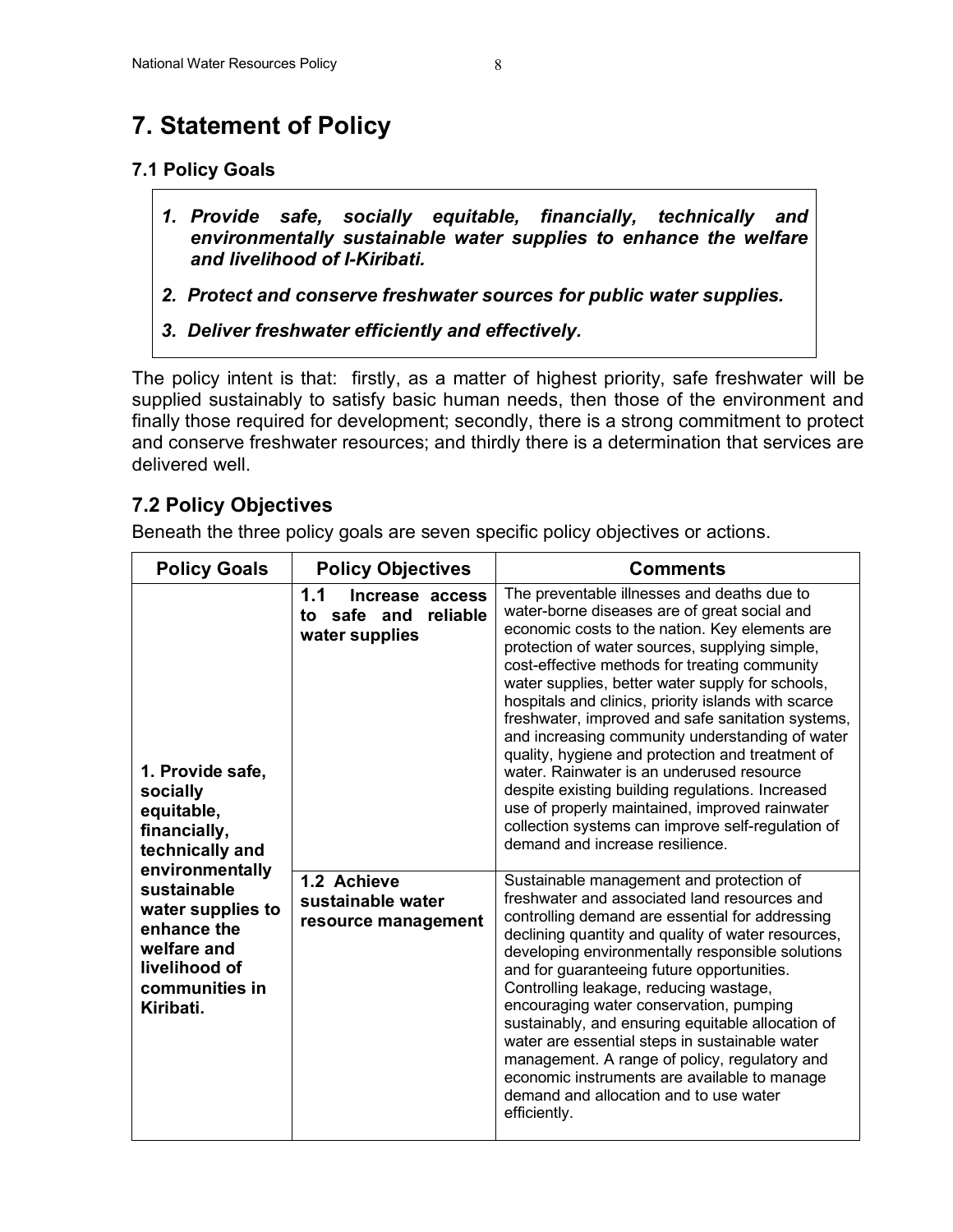|                | 2.1 Improve<br>understanding and<br>monitoring of water<br>resources and their<br>use | It is difficult to protect and conserve a resource<br>whose condition and quantity are not known. The<br>quantity and quality of available freshwater is<br>known only in a few islands in Kiribati. To protect<br>and conserve water resources, reliable, up-to-date<br>information on the stocks and flows of water, on<br>its quality and on current and projected demand<br>for water is essential. To sustainably manage<br>water and sanitation services during climatic<br>extremes, such as droughts, heavy rains and<br>storm surges, climate variability and climate<br>change, requires information on the onset of<br>extreme conditions and on adaptation strategies<br>to address these threats. Key steps are regular |
|----------------|---------------------------------------------------------------------------------------|--------------------------------------------------------------------------------------------------------------------------------------------------------------------------------------------------------------------------------------------------------------------------------------------------------------------------------------------------------------------------------------------------------------------------------------------------------------------------------------------------------------------------------------------------------------------------------------------------------------------------------------------------------------------------------------------------------------------------------------|
|                |                                                                                       | monitoring, data analysis and regular reporting.                                                                                                                                                                                                                                                                                                                                                                                                                                                                                                                                                                                                                                                                                     |
| 2. Protect and | 2.2. Improve<br>protection of public<br>freshwater sources                            | The protection of groundwater sources used for<br>supplying communities is essential for the health<br>and wellbeing of communities. This involves<br>questions of appropriate land uses, and                                                                                                                                                                                                                                                                                                                                                                                                                                                                                                                                        |
| conserve       |                                                                                       | appropriate regulatory and management                                                                                                                                                                                                                                                                                                                                                                                                                                                                                                                                                                                                                                                                                                |
| freshwater     |                                                                                       | strategies. Key elements are the protection from                                                                                                                                                                                                                                                                                                                                                                                                                                                                                                                                                                                                                                                                                     |
| sources for    |                                                                                       | contamination by human and animal wastes,                                                                                                                                                                                                                                                                                                                                                                                                                                                                                                                                                                                                                                                                                            |
| public water   |                                                                                       | prevention of industrial and mining pollution and                                                                                                                                                                                                                                                                                                                                                                                                                                                                                                                                                                                                                                                                                    |
| supplies.      |                                                                                       | the engagement of the local community in<br>management of freshwater.                                                                                                                                                                                                                                                                                                                                                                                                                                                                                                                                                                                                                                                                |
|                | 2.3. Increase                                                                         | The widely dispersed nature of village                                                                                                                                                                                                                                                                                                                                                                                                                                                                                                                                                                                                                                                                                               |
|                | community awareness                                                                   | communities in Kiribati means that it is essential                                                                                                                                                                                                                                                                                                                                                                                                                                                                                                                                                                                                                                                                                   |
|                | of and participation in                                                               | for village communities take responsibility for                                                                                                                                                                                                                                                                                                                                                                                                                                                                                                                                                                                                                                                                                      |
|                | the protection,                                                                       | managing and protecting their water supplies.                                                                                                                                                                                                                                                                                                                                                                                                                                                                                                                                                                                                                                                                                        |
|                | management and                                                                        | These will need to be adequately trained and                                                                                                                                                                                                                                                                                                                                                                                                                                                                                                                                                                                                                                                                                         |
|                | conservation of water.                                                                | resourced. Greater community awareness and<br>better understanding of water resource and                                                                                                                                                                                                                                                                                                                                                                                                                                                                                                                                                                                                                                             |
|                |                                                                                       | sanitation issues can lead to improvements in                                                                                                                                                                                                                                                                                                                                                                                                                                                                                                                                                                                                                                                                                        |
|                |                                                                                       | health, water conservation and improved                                                                                                                                                                                                                                                                                                                                                                                                                                                                                                                                                                                                                                                                                              |
|                |                                                                                       | participation. Increased participation by the                                                                                                                                                                                                                                                                                                                                                                                                                                                                                                                                                                                                                                                                                        |
|                |                                                                                       | community is essential for strengthening                                                                                                                                                                                                                                                                                                                                                                                                                                                                                                                                                                                                                                                                                             |
|                |                                                                                       | community ownership of issues involved in water                                                                                                                                                                                                                                                                                                                                                                                                                                                                                                                                                                                                                                                                                      |
|                |                                                                                       | and sanitation systems, for supporting water                                                                                                                                                                                                                                                                                                                                                                                                                                                                                                                                                                                                                                                                                         |
|                |                                                                                       | source protection and conservation strategies and<br>for building partnerships between government                                                                                                                                                                                                                                                                                                                                                                                                                                                                                                                                                                                                                                    |
|                |                                                                                       | agencies and the public in planning and decisions.                                                                                                                                                                                                                                                                                                                                                                                                                                                                                                                                                                                                                                                                                   |
|                |                                                                                       | Schools are important users of freshwater.                                                                                                                                                                                                                                                                                                                                                                                                                                                                                                                                                                                                                                                                                           |
|                |                                                                                       | Education, particularly of children plays a                                                                                                                                                                                                                                                                                                                                                                                                                                                                                                                                                                                                                                                                                          |
|                |                                                                                       | fundamental role in water conservation and                                                                                                                                                                                                                                                                                                                                                                                                                                                                                                                                                                                                                                                                                           |
|                |                                                                                       | protection.                                                                                                                                                                                                                                                                                                                                                                                                                                                                                                                                                                                                                                                                                                                          |
|                | 3.1 Improve                                                                           | Improving the efficiency, transparency,                                                                                                                                                                                                                                                                                                                                                                                                                                                                                                                                                                                                                                                                                              |
|                | governance in the                                                                     | responsiveness, coordination and cooperation of<br>government institutions in water and sanitation will                                                                                                                                                                                                                                                                                                                                                                                                                                                                                                                                                                                                                              |
|                | water sector.                                                                         | improve planning, efficiency, services and                                                                                                                                                                                                                                                                                                                                                                                                                                                                                                                                                                                                                                                                                           |
|                |                                                                                       | partnerships with the community. Increasing the                                                                                                                                                                                                                                                                                                                                                                                                                                                                                                                                                                                                                                                                                      |
|                |                                                                                       | capacity of people working in the sector by                                                                                                                                                                                                                                                                                                                                                                                                                                                                                                                                                                                                                                                                                          |
|                |                                                                                       | fostering appropriate training schemes and                                                                                                                                                                                                                                                                                                                                                                                                                                                                                                                                                                                                                                                                                           |
|                |                                                                                       | training opportunities, and succession planning is                                                                                                                                                                                                                                                                                                                                                                                                                                                                                                                                                                                                                                                                                   |
|                |                                                                                       | a fundamental step for improving performance in<br>the sector. Effective planning of operations and                                                                                                                                                                                                                                                                                                                                                                                                                                                                                                                                                                                                                                  |
|                |                                                                                       | maintenance of water supply systems is essential                                                                                                                                                                                                                                                                                                                                                                                                                                                                                                                                                                                                                                                                                     |

to efficient service provision.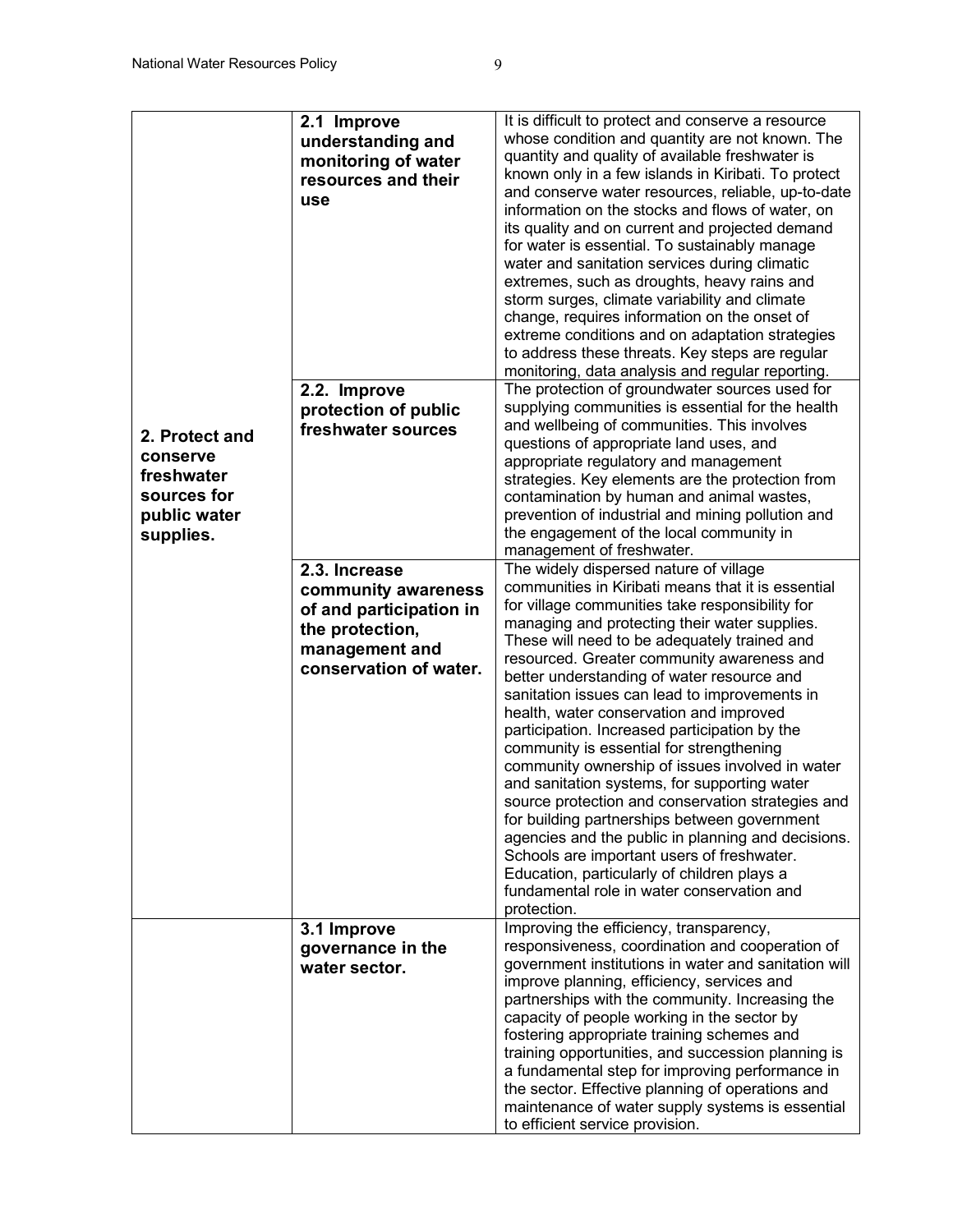| 3. Deliver<br>freshwater<br>efficiently and<br>effectively | 3.2 Decrease<br>unaccounted for water<br>losses, improve cost<br>recovery and find<br>alternate sources of<br>water. | Unaccounted for water losses from public water<br>reticulation systems are unknown. Estimates are<br>that these losses may amount to 50% of extracted<br>freshwater. Because of the energy required to<br>extract this water and the scarcity of treated water<br>in Kiribati, these losses need to be reduced<br>urgently. Plans for leak detection strategies and<br>for the remediation of public water supplies need<br>to be developed and implemented. The<br>installation of water meters on all connections to<br>water supply systems coupled to a tiered water-<br>use tariff system will greatly improve cost recovery<br>in water supply.                                                                                 |
|------------------------------------------------------------|----------------------------------------------------------------------------------------------------------------------|---------------------------------------------------------------------------------------------------------------------------------------------------------------------------------------------------------------------------------------------------------------------------------------------------------------------------------------------------------------------------------------------------------------------------------------------------------------------------------------------------------------------------------------------------------------------------------------------------------------------------------------------------------------------------------------------------------------------------------------|
|                                                            |                                                                                                                      | The scarcity of groundwater and rainwater in<br>some islands and atolls means that water supply<br>is limiting development in those areas. Kiribati has<br>used reverse osmosis desalination plants in the<br>past but they had large energy consumptions and<br>were unreliable and expensive. There is a need to<br>continue to explore new technologies and<br>alternate systems for producing freshwater using<br>renewable energy. The possibility of importing<br>water from islands with higher rainfall needs also<br>to be considered as does the infilling of swampy<br>areas to construct groundwater recharge areas.<br>The economics and energy costs of alternate<br>freshwater sources need to be critically examined. |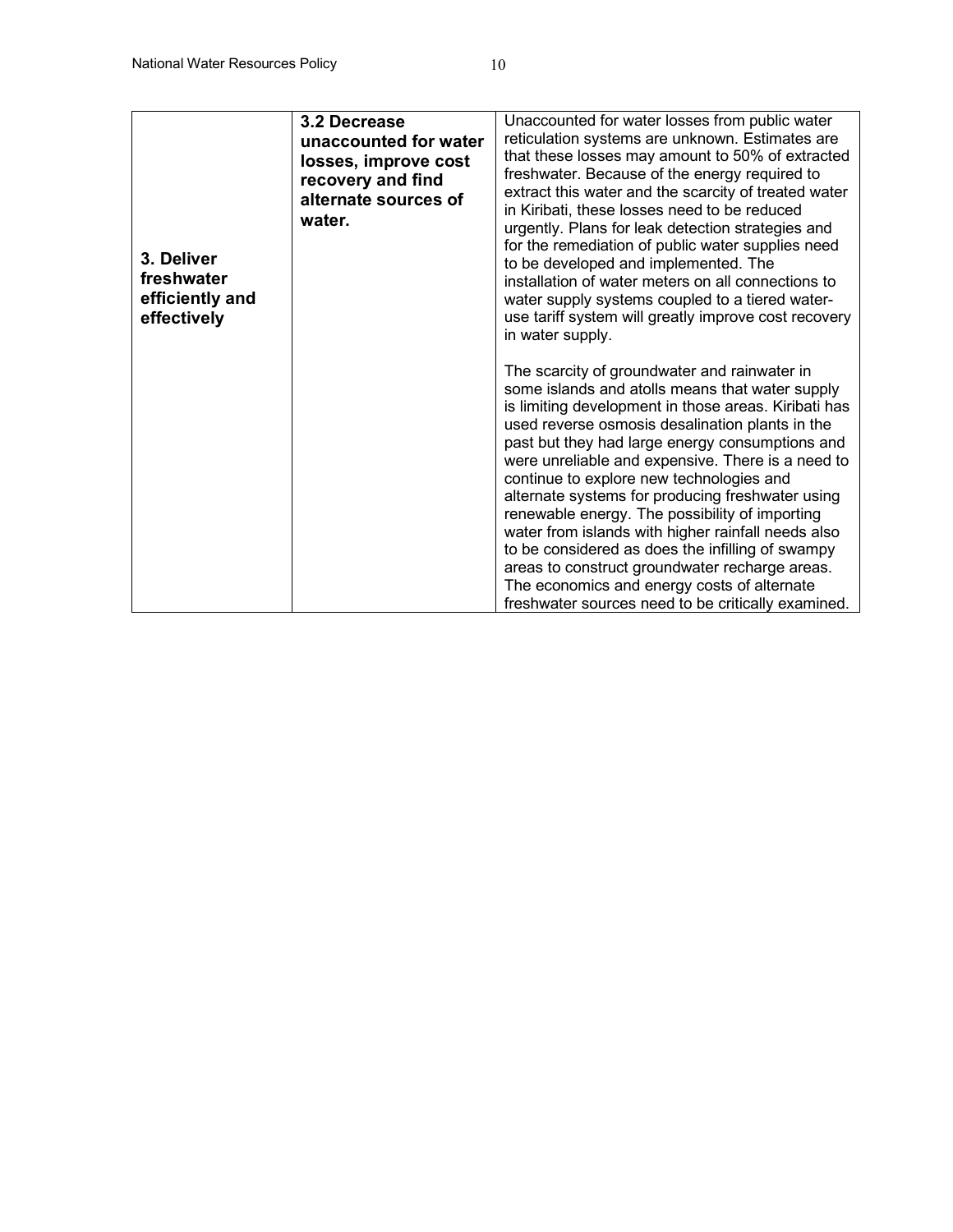#### **7.3 Planned Policy Outcomes**

The national water policy addresses the short and long term priority concerns raised by I-Kiribati communities and families over freshwater. Planned outcomes from the purposeful implementation of this policy are the sustainable management of water and related land resources, improved protection of water sources with increased community participation and improved access to safe and efficient water services.

#### **Planned outcomes of national water resources policy implementation**

- Improved public health due to a decrease in water-born diseases;
- Equitable access to safe freshwater;
- Improved water supplies for schools, hospitals and clinics;
- Decreased losses from reticulated water supplies;
- Efficient allocation of water to various users;
- Increased community participation in the protection, conservation and management of freshwater sources;
- Improved public awareness of water resource issues;
- Enhanced water and sanitation educational programs;
- Increased conjunctive use of water sources especially rainwater;
- Clear identification of roles and responsibilities in the water sector;
- More effective governance, monitoring and assessment of water resources;
- Strengthened institutional and human capacity and the provision of appropriate training in the water sector;
- Better knowledge of the quantity and quality of fresh water resources and their use;
- Financially, technically and environmentally sustainable water supply systems with improved levels of cost recovery and lower water losses;
- Improved protection of freshwater resources from adverse impacts of human activities;
- Improved risk assessment and management for the water sector;
- Enhanced resilience to extreme events, climate variability and climate change and increased ability to respond quickly to water crises;
- Enhanced access to donor and loan schemes and coordination of donor agencies in the water and sanitation sector.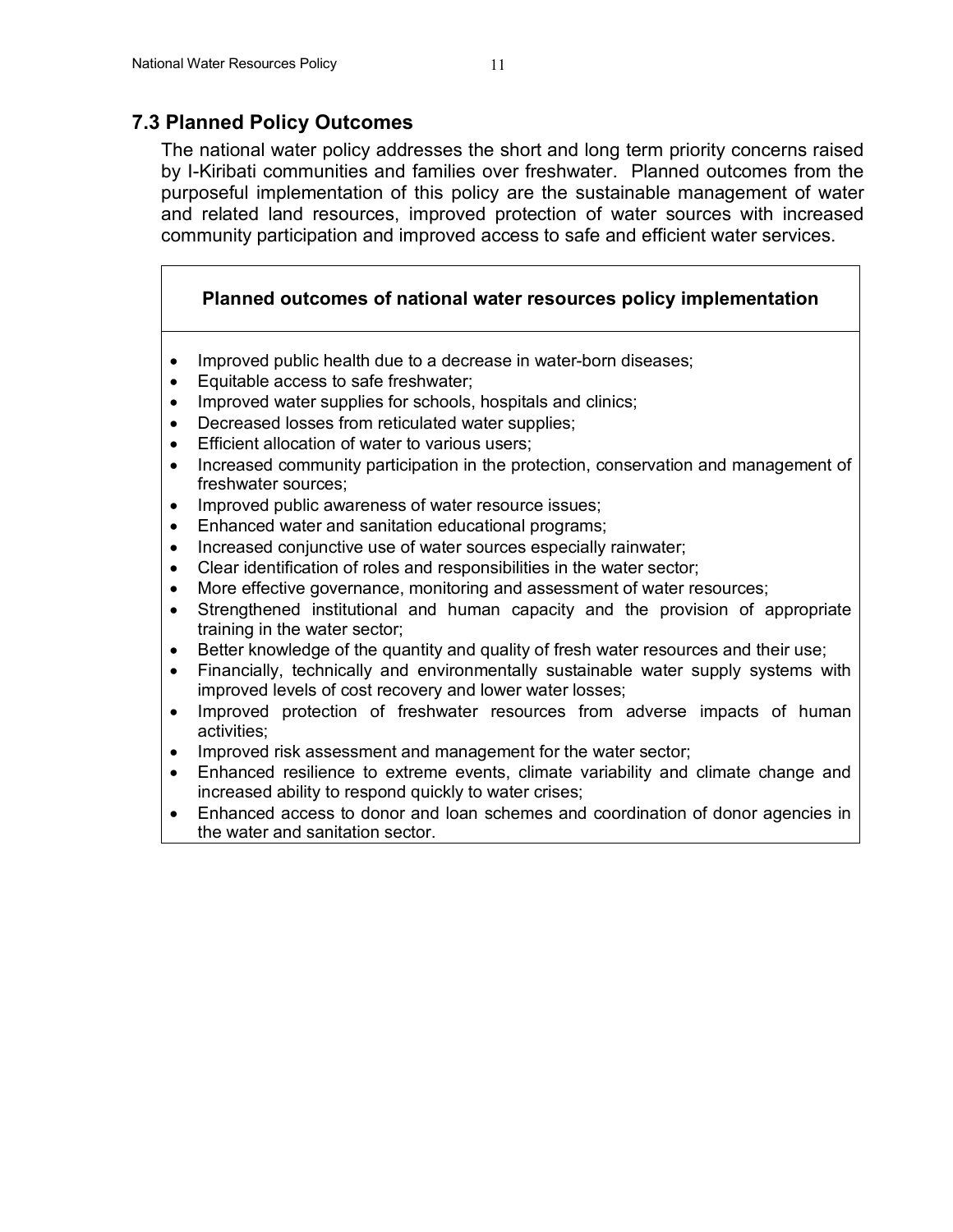## **8. Strategies for Achieving Policy Objectives**

A range of strategies are available to achieve the policy objectives of the NWRP.

|                          | 1.<br>Formalise the terms of reference and composition of the National    |  |  |
|--------------------------|---------------------------------------------------------------------------|--|--|
|                          | <b>Water and Sanitation Coordination Committee</b>                        |  |  |
|                          | Review, modify and implement the 10 year National Water<br>2.             |  |  |
|                          | Resources Plan and the Tarawa Water Master Plan.                          |  |  |
|                          | Review, modify and implement the Tarawa Water Master Plan.<br>3.          |  |  |
|                          | Prioritised actions for higher risk areas.<br>4.                          |  |  |
|                          | Develop and implement a national water resource monitoring,<br>5.         |  |  |
|                          | assessment and reporting system.                                          |  |  |
|                          | Carry out assessments of the quantity, quality and use of water<br>6.     |  |  |
|                          | resources and the condition of and losses from water supply               |  |  |
|                          | systems.                                                                  |  |  |
|                          | Assess the personnel and training needs in the water and sanitation<br>7. |  |  |
| <b>Short</b><br>to<br>1. | sector, and address any deficiencies.                                     |  |  |
| <b>Medium Term (up</b>   | Develop or adopt appropriate water quality guidelines.<br>8.              |  |  |
| to 3 years)              | Develop and enforce rainwater harvesting and associated planning<br>9.    |  |  |
|                          | and building code guidelines and regulations.                             |  |  |
|                          | 10. Develop an equitable financing or incentive scheme for installation   |  |  |
|                          | of rainwater harvesting systems in private and community buildings.       |  |  |
|                          | 11. Develop and implement community and student education and             |  |  |
|                          | awareness programmes on freshwater conservation and protection.           |  |  |
|                          |                                                                           |  |  |
|                          | 12. Secure support for improvement to outer island water supply           |  |  |
|                          | systems.                                                                  |  |  |
|                          | 13. Develop equitable cost recovery schemes for urban and rural water     |  |  |
|                          | supplies and reduce leakage in reticulation and domestic systems.         |  |  |
|                          | 14. Review non-polluting sanitation systems.                              |  |  |
|                          | 15. Develop indicators of improved water and sanitation management.       |  |  |
|                          | 16. Support regional and international projects which aim to protect and  |  |  |
|                          | conserve ground water resources and improve sanitation systems            |  |  |
|                          | 1. Review, improve and initiate, where necessary, national water          |  |  |
|                          | legislation and supporting regulations.                                   |  |  |
|                          | 2. Review and rationalise, where necessary the roles of government        |  |  |
|                          | agencies in water and sanitation.                                         |  |  |
|                          | 3. Strengthen community participation in water resource management        |  |  |
|                          | by establishing village water and sanitation committees.                  |  |  |
|                          | 4. Develop national sanitation policy.                                    |  |  |
| 2. Longer Term (3        | 5. Develop plans for the continual improvement and coverage of urban      |  |  |
| to 10 years)             | water and sanitation systems and the use of alternate water sources.      |  |  |
|                          | Develop a training scheme for water and sanitation specialists.<br>6.     |  |  |
|                          | Implement a system to warn of climatic extremes and their impacts<br>7.   |  |  |
|                          | on water supplies.                                                        |  |  |
|                          | 8. Develop legislation and regulations for the protection of water supply |  |  |
|                          | sources and for providing the statutory basis for water agencies.         |  |  |
|                          | 9. Build up capacity in the government and non-government sectors for     |  |  |
|                          | water resource assessment, management and planning.                       |  |  |
|                          | 10. Support and participate in regional and international water, climate  |  |  |
|                          | and sanitation programmes.                                                |  |  |
|                          | 11. Review water resource policy and plans, and their implementation      |  |  |
|                          | every 5 years.                                                            |  |  |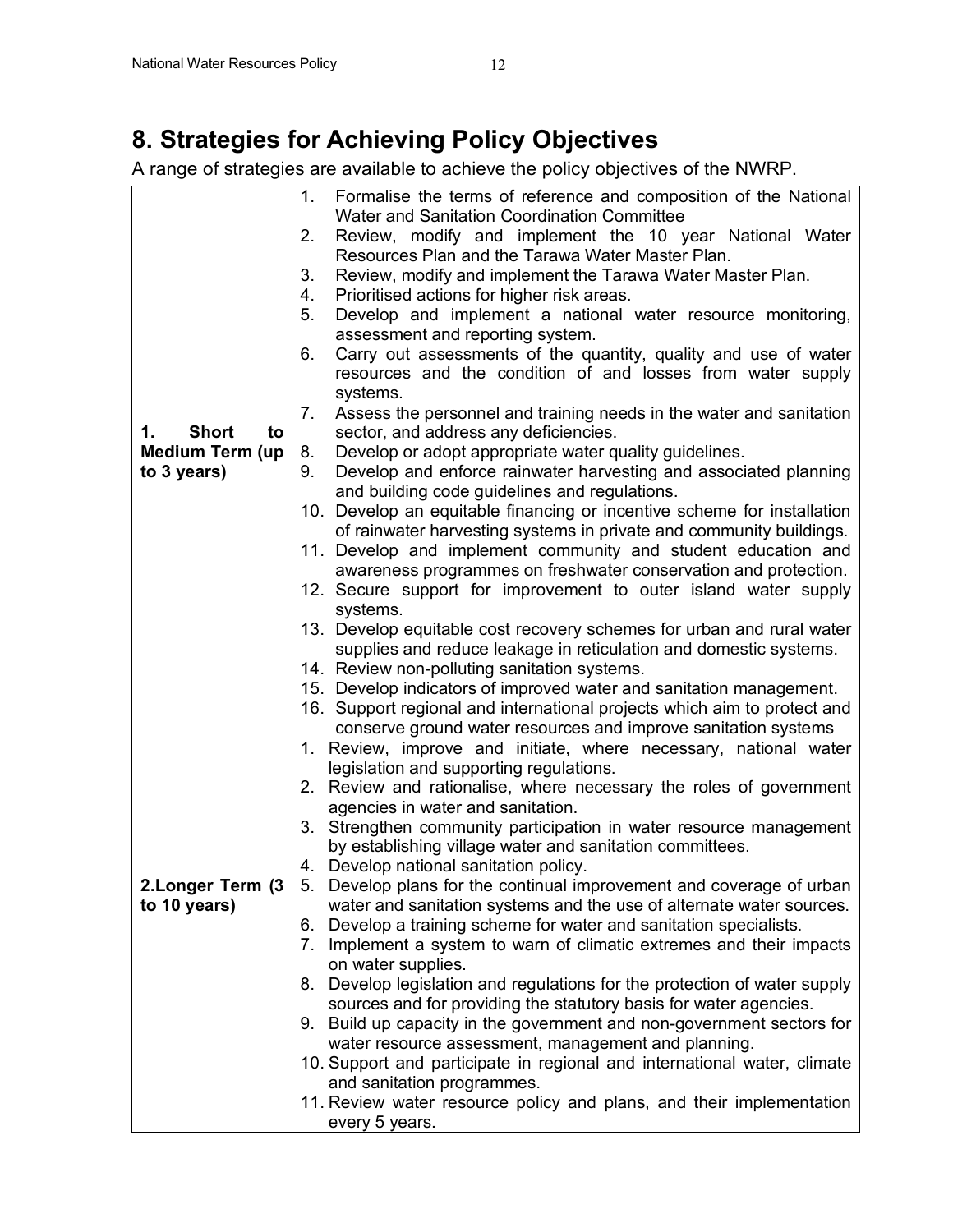#### **9. Organisational and Institutional Responsibilities**

The *Directions Assigning Ministerial Responsibility* (5 August 2003) includes "Ministerial Coordination" and "Cabinet taskforces Chairmanship" in the responsibilities of Office Te Beretitenti (OB). The role of the National Strategic Policy and Risk Assessment Unit (NSPRAU) within OB includes:

- Reviewing national policies of strategic national importance and of long-tem risk; and
- Facilitating inter-ministry coordination on specific issues of national importance.

The *Directions Assigning Ministerial Responsibility* also specify particular line Ministry responsibilities in water:

- Minister for Public Works and Utilities water management; sewerage systems
- Minister for Health and Medical Services health inspectorate services and environmental health
- Minister for the Environment, Lands and Agricultural Development environment and conservation; waste and pollution management.

Other Ministries, however, also have responsibilities that are related to or impact on the water and sanitation sector. The National Water and Sanitation Coordination Committee, NWSCC, under the chair of the Ministry of Public Works and Utilities has been established to coordinate implementation across Ministries and to monitor and report on progress of implementing this policy. Specific activities, measurable performance indicators, roles and responsibilities are covered in the National Water Resources Implementation Plan.

In addition, island Councils, Urban and Town Councils, and non-government groups such as the Kiribati Women Federation (AMAK), the Kiribati Association of NGOs (KANGO), the Kiribati Chamber of Commerce and Industry (KCC&I) and the Kiribati Council of Churches also have a responsibility for ensuring that activities undertaken under the NWRP and NWRIP are successfully and sustainably implemented.

#### **10. Resource and Financial Implications**

Additional water specialists will be required to effectively implement this Policy. Funding will also be required for the execution of various water projects identified in this Policy. The Policy and Implementation Plan can be used as the basis for proposals to donors and funding agencies to highlight the priorities of Kiribati with regards to water resources. Briefs for a number of projects for which donor funding could be sought are given in the Background to the National Water Resources Policy and Implementation Plan.